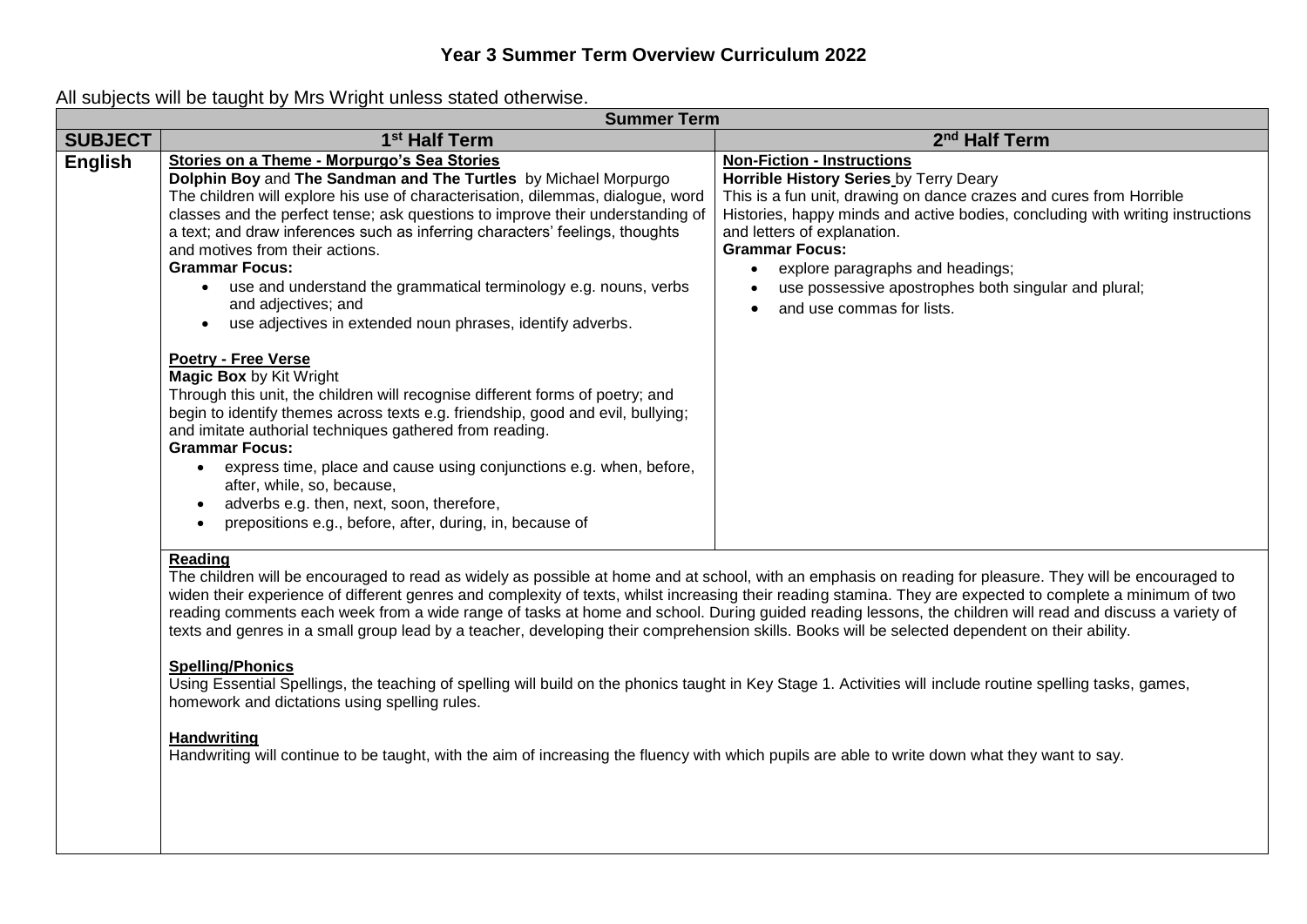# **Year 3 Summer Term Overview Curriculum 2022**

| <b>Maths</b>   | <b>Number: Multiplication and Division</b>                                                                                                                                                                                                                                                                                                                                                                                                                                                                                                                                                                                                                                                                                                                                                                                                                                                                                                                                                                                                                                                                                                                                                                                                                                                                                                                                                                                                                                                                                                                                                                                                                  | <b>Geometry: Properties of Shape</b>                                             |
|----------------|-------------------------------------------------------------------------------------------------------------------------------------------------------------------------------------------------------------------------------------------------------------------------------------------------------------------------------------------------------------------------------------------------------------------------------------------------------------------------------------------------------------------------------------------------------------------------------------------------------------------------------------------------------------------------------------------------------------------------------------------------------------------------------------------------------------------------------------------------------------------------------------------------------------------------------------------------------------------------------------------------------------------------------------------------------------------------------------------------------------------------------------------------------------------------------------------------------------------------------------------------------------------------------------------------------------------------------------------------------------------------------------------------------------------------------------------------------------------------------------------------------------------------------------------------------------------------------------------------------------------------------------------------------------|----------------------------------------------------------------------------------|
|                | Making the whole                                                                                                                                                                                                                                                                                                                                                                                                                                                                                                                                                                                                                                                                                                                                                                                                                                                                                                                                                                                                                                                                                                                                                                                                                                                                                                                                                                                                                                                                                                                                                                                                                                            | Turns and angles<br>$\bullet$                                                    |
|                | Tenths and count in tenths                                                                                                                                                                                                                                                                                                                                                                                                                                                                                                                                                                                                                                                                                                                                                                                                                                                                                                                                                                                                                                                                                                                                                                                                                                                                                                                                                                                                                                                                                                                                                                                                                                  | Right angles in shapes                                                           |
|                | Tenths as decimals                                                                                                                                                                                                                                                                                                                                                                                                                                                                                                                                                                                                                                                                                                                                                                                                                                                                                                                                                                                                                                                                                                                                                                                                                                                                                                                                                                                                                                                                                                                                                                                                                                          | Compare angles                                                                   |
|                | Fractions on a number line                                                                                                                                                                                                                                                                                                                                                                                                                                                                                                                                                                                                                                                                                                                                                                                                                                                                                                                                                                                                                                                                                                                                                                                                                                                                                                                                                                                                                                                                                                                                                                                                                                  | Draw accurately                                                                  |
|                | Fractions of a set of objects<br>$\bullet$                                                                                                                                                                                                                                                                                                                                                                                                                                                                                                                                                                                                                                                                                                                                                                                                                                                                                                                                                                                                                                                                                                                                                                                                                                                                                                                                                                                                                                                                                                                                                                                                                  | Horizontal and vertical<br>$\bullet$                                             |
|                | <b>Equivalent fractions</b><br>$\bullet$                                                                                                                                                                                                                                                                                                                                                                                                                                                                                                                                                                                                                                                                                                                                                                                                                                                                                                                                                                                                                                                                                                                                                                                                                                                                                                                                                                                                                                                                                                                                                                                                                    | Parallel and perpendicular                                                       |
|                | Compare fractions                                                                                                                                                                                                                                                                                                                                                                                                                                                                                                                                                                                                                                                                                                                                                                                                                                                                                                                                                                                                                                                                                                                                                                                                                                                                                                                                                                                                                                                                                                                                                                                                                                           | Recognise and describe 2-D shapes                                                |
|                | Order fractions                                                                                                                                                                                                                                                                                                                                                                                                                                                                                                                                                                                                                                                                                                                                                                                                                                                                                                                                                                                                                                                                                                                                                                                                                                                                                                                                                                                                                                                                                                                                                                                                                                             | Recognise and describe 3-D shapes                                                |
|                | Add fractions                                                                                                                                                                                                                                                                                                                                                                                                                                                                                                                                                                                                                                                                                                                                                                                                                                                                                                                                                                                                                                                                                                                                                                                                                                                                                                                                                                                                                                                                                                                                                                                                                                               | Make 3-D shapes                                                                  |
|                | Subtract fractions                                                                                                                                                                                                                                                                                                                                                                                                                                                                                                                                                                                                                                                                                                                                                                                                                                                                                                                                                                                                                                                                                                                                                                                                                                                                                                                                                                                                                                                                                                                                                                                                                                          |                                                                                  |
|                |                                                                                                                                                                                                                                                                                                                                                                                                                                                                                                                                                                                                                                                                                                                                                                                                                                                                                                                                                                                                                                                                                                                                                                                                                                                                                                                                                                                                                                                                                                                                                                                                                                                             | <b>Measurement: Mass and Capacity</b>                                            |
|                |                                                                                                                                                                                                                                                                                                                                                                                                                                                                                                                                                                                                                                                                                                                                                                                                                                                                                                                                                                                                                                                                                                                                                                                                                                                                                                                                                                                                                                                                                                                                                                                                                                                             | Recap steps are included to provide the opportunity for children to revisit what |
|                | <b>Measurement: Time</b>                                                                                                                                                                                                                                                                                                                                                                                                                                                                                                                                                                                                                                                                                                                                                                                                                                                                                                                                                                                                                                                                                                                                                                                                                                                                                                                                                                                                                                                                                                                                                                                                                                    | is meant by mass, capacity and volume before building on this knowledge.         |
|                | • O'clock and half past <b>Recap</b>                                                                                                                                                                                                                                                                                                                                                                                                                                                                                                                                                                                                                                                                                                                                                                                                                                                                                                                                                                                                                                                                                                                                                                                                                                                                                                                                                                                                                                                                                                                                                                                                                        | Compare mass Recap                                                               |
|                | Quarter past and quarter to Recap                                                                                                                                                                                                                                                                                                                                                                                                                                                                                                                                                                                                                                                                                                                                                                                                                                                                                                                                                                                                                                                                                                                                                                                                                                                                                                                                                                                                                                                                                                                                                                                                                           | Measure mass                                                                     |
|                | Months and years                                                                                                                                                                                                                                                                                                                                                                                                                                                                                                                                                                                                                                                                                                                                                                                                                                                                                                                                                                                                                                                                                                                                                                                                                                                                                                                                                                                                                                                                                                                                                                                                                                            | Compare mass                                                                     |
|                | Hours in a day<br>$\bullet$                                                                                                                                                                                                                                                                                                                                                                                                                                                                                                                                                                                                                                                                                                                                                                                                                                                                                                                                                                                                                                                                                                                                                                                                                                                                                                                                                                                                                                                                                                                                                                                                                                 | Add and subtract mass                                                            |
|                | Telling the time to 5 minutes                                                                                                                                                                                                                                                                                                                                                                                                                                                                                                                                                                                                                                                                                                                                                                                                                                                                                                                                                                                                                                                                                                                                                                                                                                                                                                                                                                                                                                                                                                                                                                                                                               | Compare volume Recap                                                             |
|                | Telling the time to the minute<br>$\bullet$                                                                                                                                                                                                                                                                                                                                                                                                                                                                                                                                                                                                                                                                                                                                                                                                                                                                                                                                                                                                                                                                                                                                                                                                                                                                                                                                                                                                                                                                                                                                                                                                                 | Measure capacity                                                                 |
|                | Using a.m. and p.m.                                                                                                                                                                                                                                                                                                                                                                                                                                                                                                                                                                                                                                                                                                                                                                                                                                                                                                                                                                                                                                                                                                                                                                                                                                                                                                                                                                                                                                                                                                                                                                                                                                         | Compare capacity                                                                 |
|                | 24-hour clock                                                                                                                                                                                                                                                                                                                                                                                                                                                                                                                                                                                                                                                                                                                                                                                                                                                                                                                                                                                                                                                                                                                                                                                                                                                                                                                                                                                                                                                                                                                                                                                                                                               | Add and subtract capacity                                                        |
|                | Finding the duration                                                                                                                                                                                                                                                                                                                                                                                                                                                                                                                                                                                                                                                                                                                                                                                                                                                                                                                                                                                                                                                                                                                                                                                                                                                                                                                                                                                                                                                                                                                                                                                                                                        | Temperature Recap                                                                |
|                | Comparing durations                                                                                                                                                                                                                                                                                                                                                                                                                                                                                                                                                                                                                                                                                                                                                                                                                                                                                                                                                                                                                                                                                                                                                                                                                                                                                                                                                                                                                                                                                                                                                                                                                                         |                                                                                  |
|                | Start and end times                                                                                                                                                                                                                                                                                                                                                                                                                                                                                                                                                                                                                                                                                                                                                                                                                                                                                                                                                                                                                                                                                                                                                                                                                                                                                                                                                                                                                                                                                                                                                                                                                                         |                                                                                  |
|                | Measuring time in seconds                                                                                                                                                                                                                                                                                                                                                                                                                                                                                                                                                                                                                                                                                                                                                                                                                                                                                                                                                                                                                                                                                                                                                                                                                                                                                                                                                                                                                                                                                                                                                                                                                                   |                                                                                  |
|                |                                                                                                                                                                                                                                                                                                                                                                                                                                                                                                                                                                                                                                                                                                                                                                                                                                                                                                                                                                                                                                                                                                                                                                                                                                                                                                                                                                                                                                                                                                                                                                                                                                                             |                                                                                  |
| <b>Science</b> | Physics - Can you see me?<br>In this module, children will look at light and darkness. They will learn about how we see objects, the ways in which different objects reflect different amounts of<br>light. They will explore what causes a shadow, as well as how the shape and size of a shadow can be affected by its position. The children will carry out some<br>investigations to test materials such as sunglasses and materials to reduce/block out light, and develop their skills with respect to the working scientifically<br>strand of the curriculum.<br>Biology - How does your garden grow?<br>In this module, the children will build on their experiences. They will learn about the absorption and transport of water and nutrients and the role of the leaf in<br>making food for the plant (knowledge of the process of photosynthesis is not required at this stage). They will also learn about the parts of the flower, their<br>roles in plant reproduction and the stages of the life cycle of a flowering plant.<br>When working scientifically, the children will set up simple practical enquiries, comparative and fair tests; use results to draw simple conclusions, make<br>predictions for new values, suggest improvements and raise further questions. They will also gather, recording, classifying and presenting data in a variety of<br>ways to help in answering questions; and identify differences, similarities or changes related to simple scientific ideas and processes.<br>Finally, they will record findings using simple scientific language, drawings, labelled diagrams, keys, bar charts, and tables |                                                                                  |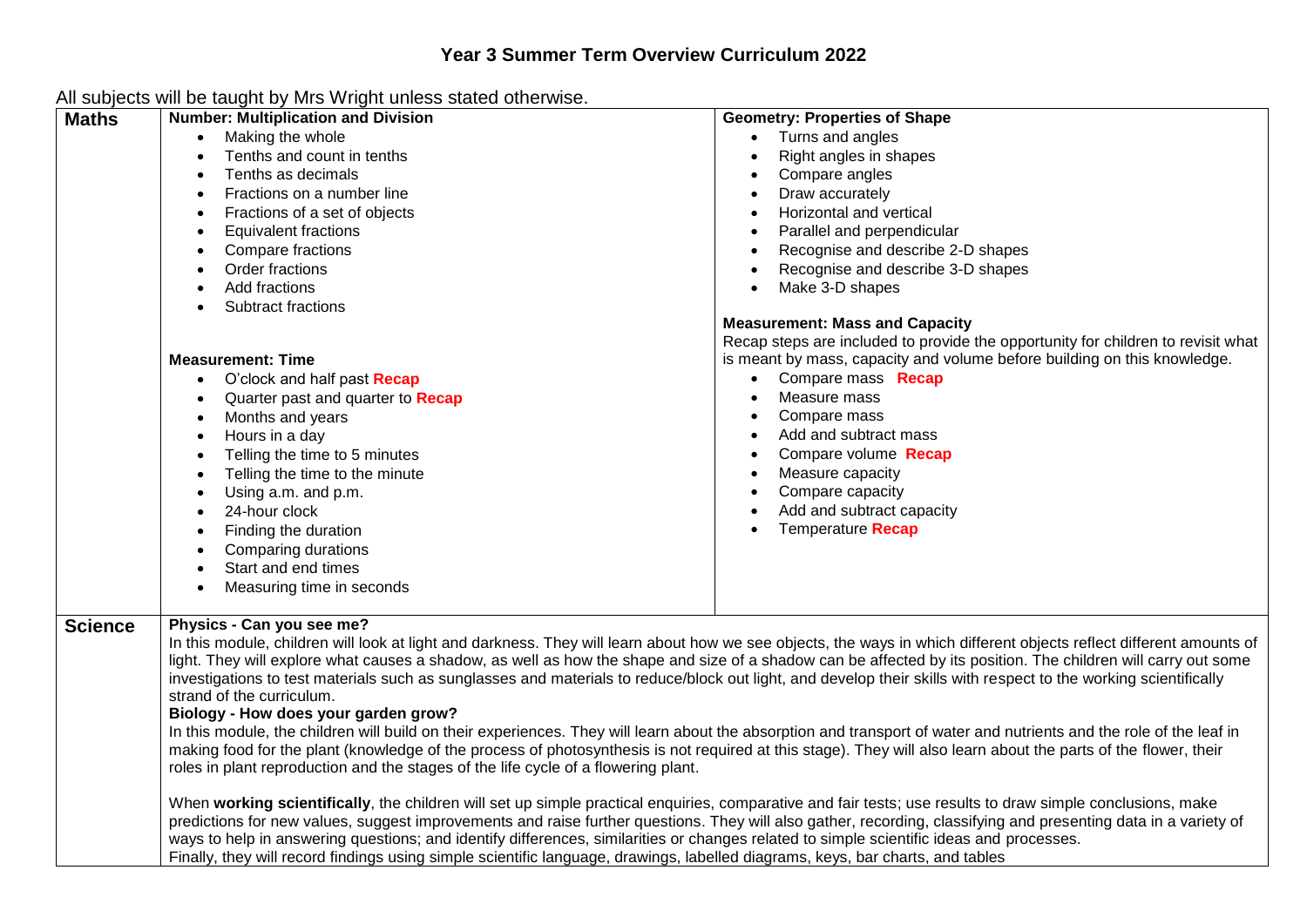| Art &<br>Design/<br>Design &<br><b>Technology</b>       | Art: Investigating patterns - Textiles focus<br>In this unit, children investigate patterns in textiles from different times and<br>cultures. They use ideas from these as a starting point for developing their<br>own designs. They investigate stencilling and print-making techniques and<br>explore ways of combining and organising shapes, colours and patterns to<br>make a decorative textile piece.                                                                                                                                                                                                                                                              | <b>D&amp;T: Food - Healthy Wraps</b><br>After sampling different healthy food products, they children will select and<br>use a range of utensils and use a range of techniques as appropriate to<br>prepare ingredients hygienically including the bridge and claw technique,<br>grating, peeling, chopping, slicing, mixing, spreading, kneading and baking to<br>create a healthy wrap.                                                                                                                                                            |
|---------------------------------------------------------|----------------------------------------------------------------------------------------------------------------------------------------------------------------------------------------------------------------------------------------------------------------------------------------------------------------------------------------------------------------------------------------------------------------------------------------------------------------------------------------------------------------------------------------------------------------------------------------------------------------------------------------------------------------------------|------------------------------------------------------------------------------------------------------------------------------------------------------------------------------------------------------------------------------------------------------------------------------------------------------------------------------------------------------------------------------------------------------------------------------------------------------------------------------------------------------------------------------------------------------|
| <b>Computing</b><br>Taught by<br>Mrs Giggle             | <b>Branching Databases</b><br>The children will use 2Question within the safety of Purple Mash, to sort<br>objects using just YES/NO questions; to complete a branching database<br>about fruit and vegetables. They will create a branching database of their own<br>choice and know how to use and debug their own and others' branching<br>database.<br><b>Online Safety</b><br>Throughout computing lessons, the children will discuss essential online-safety rules and learn to use technology safely, respectfully and responsibly,<br>recognising acceptable/unacceptable behaviour and identifying a range of ways to report concerns about content and contact.  | <b>Simulations</b><br>In this unit, the children will use 2Simulate and 2Publish, to find out what a<br>simulation is and understand the purpose of simulations. They will use a<br>simulation to try out different options and to test predictions. After, recognising<br>patterns within simulations and make and test predictions, they will create<br>their own simple solutions.<br>Graphing<br>Using 2Graph, they will enter data into a graph and answer questions; and<br>solve an investigation and present the results in graphic form.    |
| <b>French</b><br>Taught by<br>Mrs Giggle                | <b>The Classroom</b><br>The children will be responding to common classroom instructions through<br>games. Learning vocabulary for classroom items and understanding that<br>every French noun is either 'masculine' or 'feminine.'                                                                                                                                                                                                                                                                                                                                                                                                                                        | <b>Transport</b><br>The children will learn new transport-related vocabulary and construct<br>sentences using parts of the verb 'aller' - to go, and prepositions to express<br>going on holiday to a different country or going to school by a particular mode<br>of transport. The children will also discover that French is spoken in many<br>countries around the world other than France.                                                                                                                                                      |
| Geography/<br><b>History</b><br>Taught by<br>Mrs Giggle | <b>History - Investigating the Local Area</b><br>In this unit, the children will investigate their local area, and consider which<br>buildings are of significance and should be preserved. They will conduct their<br>own research, using sources including recommended websites, history books,<br>street directories and census returns. They will also have the opportunity to<br>visit and study local listed buildings and make links to historical events from<br>the time of the building's construction, as well as to their prior learning. For the<br>final big project, the children will be planning and running a campaign to save<br>a particular building. | <b>Geography - Coasts</b><br>In this unit, children will learn about the coast of the British Isles. They will<br>consider some of the advantages and disadvantages of living by the coast,<br>and how much of the UK's coast has changed from a focus on fishing to one<br>on tourism. Throughout the unit, they will also be introduced to a few<br>contrasting coasts around the world, and associated environmental issues,<br>extending their coastal and locational knowledge and encouraging critical<br>thinking and presenting an argument. |
| <b>Music</b>                                            | <b>Recorders</b><br>Throughout Year 3, we will be learning to play the descant recorder and beginning to recognise simple staff notation. This is our Year 3 First Access offer and<br>will be taught as a whole/half class group by Mrs Wright. This will culminate in, rehearsing pieces with accompaniment, playing in two parts and small<br>ensemble playing for a performance.                                                                                                                                                                                                                                                                                       |                                                                                                                                                                                                                                                                                                                                                                                                                                                                                                                                                      |